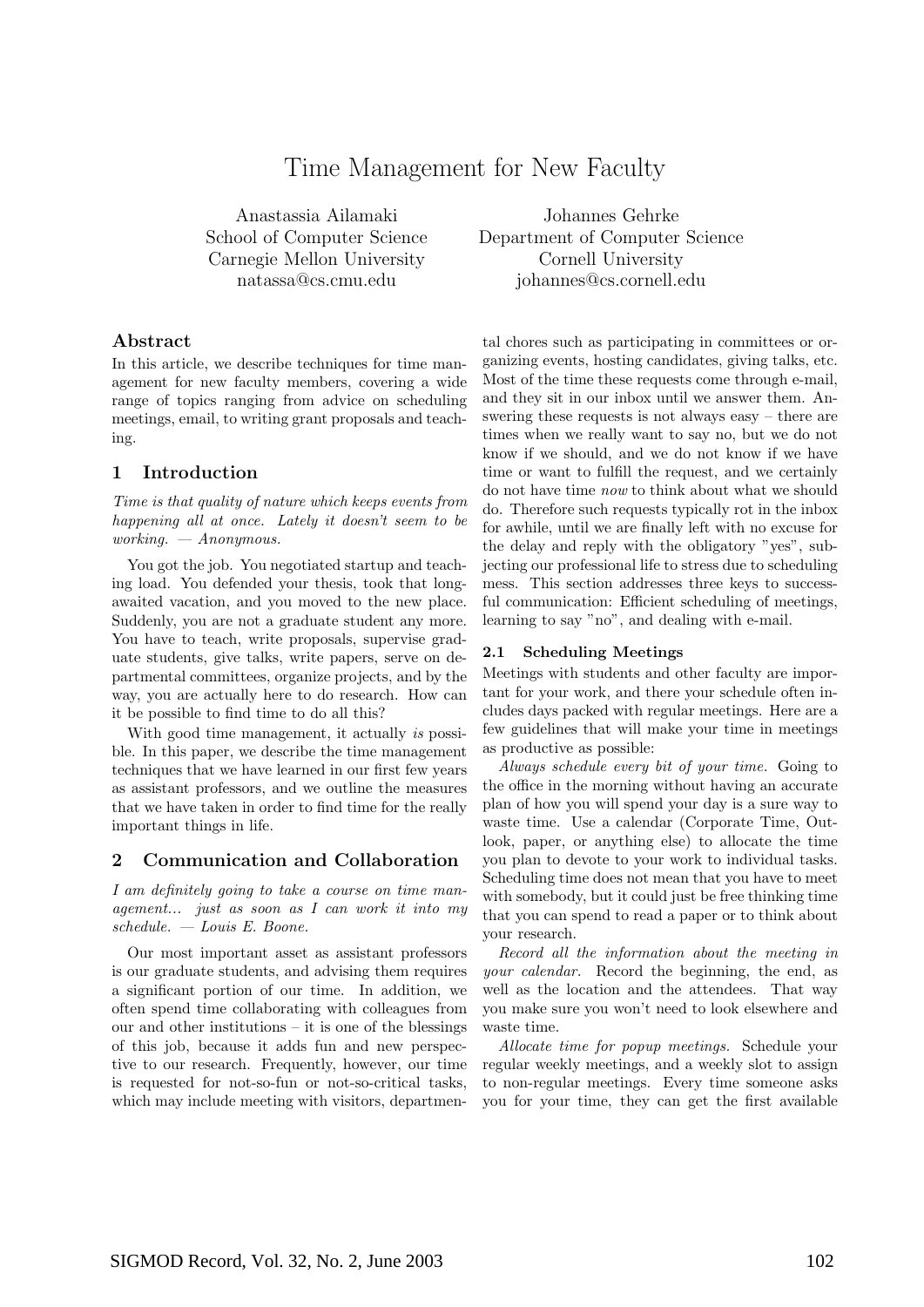"non-regular-meeting" slot. (And yes, it's OK to tell someone "I am too busy to meet now, but I can meet with you in 2 weeks").

Schedule thinking time. As assistant professors, we often give our first available slot to every person requesting a meeting. That way we spent all our time in meetings and have no time left to think (no, you cannot think at night after a day in which you packed eight meetings). So schedule thinking time so it looks "busy" in your calendar. That way, you will be less inclined to give it away.

Allocate regular exercise time. Physical exercise is important to keep you healthy and sane, and it deserves time in your schedule.

Pack your regular meetings back-to-back in a few of your weekdays. If your meetings are adjacent to each other, no meeting can last longer than scheduled. Leaving a day or two in your schedule with no regular meetings in it helps you schedule valuable, uninterrupted research time in that day.

Never schedule (or attend) a meeting without a clear agenda and goals, and without a clear ending time. Meetings with no agenda and goals are the biggest time sinks.

Hang a clock on the wall which you can look at without your visitor noticing. To avoid overtime meetings without having to look at your watch during the meeting, hang a clock right above the visitor's head. Looking at your watch can often be misunderstood; but you can glance at the wall clock as often as you like and plan the remainder of the meeting.

Give structured time to your graduate students. Ask your graduate students to bring a notepad where they will have bulletized the items they want to discuss with you. That should be the same notepad every time. Explain to them that this way they have all your meetings transcribed, they get the best out of your (and their) time, and they have all the material available when they need to put together a paper outline. Always set a plan of action with goals for the next meeting.

When an unscheduled visitor pops up, stand. Although it may be considered rude, it helps the interruption end faster. An interruption of more than two minutes can ruin your carefully planned schedule.

## 2.2 Learn To Say "No"

One of the most useful lessons is that not every task is equally important. There are tasks that will be there at the end of the day and you will not have been able to get to them. There are tasks that will be there even at the end of the week, or the month, and you will not have been able to get to them. And there are tasks from last year that, despite all your good intentions, you know will never be done. Here are some general tips:

Say No. Learn to say politely but firmly "no" if you feel that you will not have the time to show a good performance for a task. Beware of committing to something "six months down the road" because you will be equally busy, if not even busier. When presented with a choice on whether or not to commit to a task the following questions are useful:

- 1. "How will this help my research program (and my tenure case)?"
- 2. "Will this improve my standing in my department or my community?"
- 3. "How long will this take?"
- 4. "What is the deadline?"
- 5. "How busy am I during the period when I must devote time to this task?"
- 6. "Will this be fun to do?"

Only commit to this task if the answers to the above questions are favorable.

Create and maintain a task list with priorities. In the list, you will have records containing the information: task description, importance, date due. Knowing your tasks at every given period of time helps generate acceptable reasons why you cannot commit to a new task, and keeps you from over-committing your time. Your peers will admire your organizational skills and will complain less if you readily produce the reasons you cannot commit to what they asked you to do.

Prioritize all the tasks according to the above questions. Everything you have to do should have an importance tag, and that tag should determine its completion priority. Your task list should give strictly higher priority and more time to important and longterm tasks (e.g., a paper due next month) than to non-important and short-term tasks (e.g., an administrative report due next week).

Delegate as many tasks as possible to your administrative assistant. Try to avoid making copies, finding flight schedules, ordering items over the Internet, and printing papers. For example, you can have a special folder into which you save any papers that you encounter and would like to read. Once every few days, send an email to your administrative assistant asking them to print all the files in the folder. Although any of these tasks might seem like small time-savers, they add up to a few hours per week that can be spent on more important issues.

Schedule meetings if necessary, but only if necessary. A good schedule is to setup weekly hour-long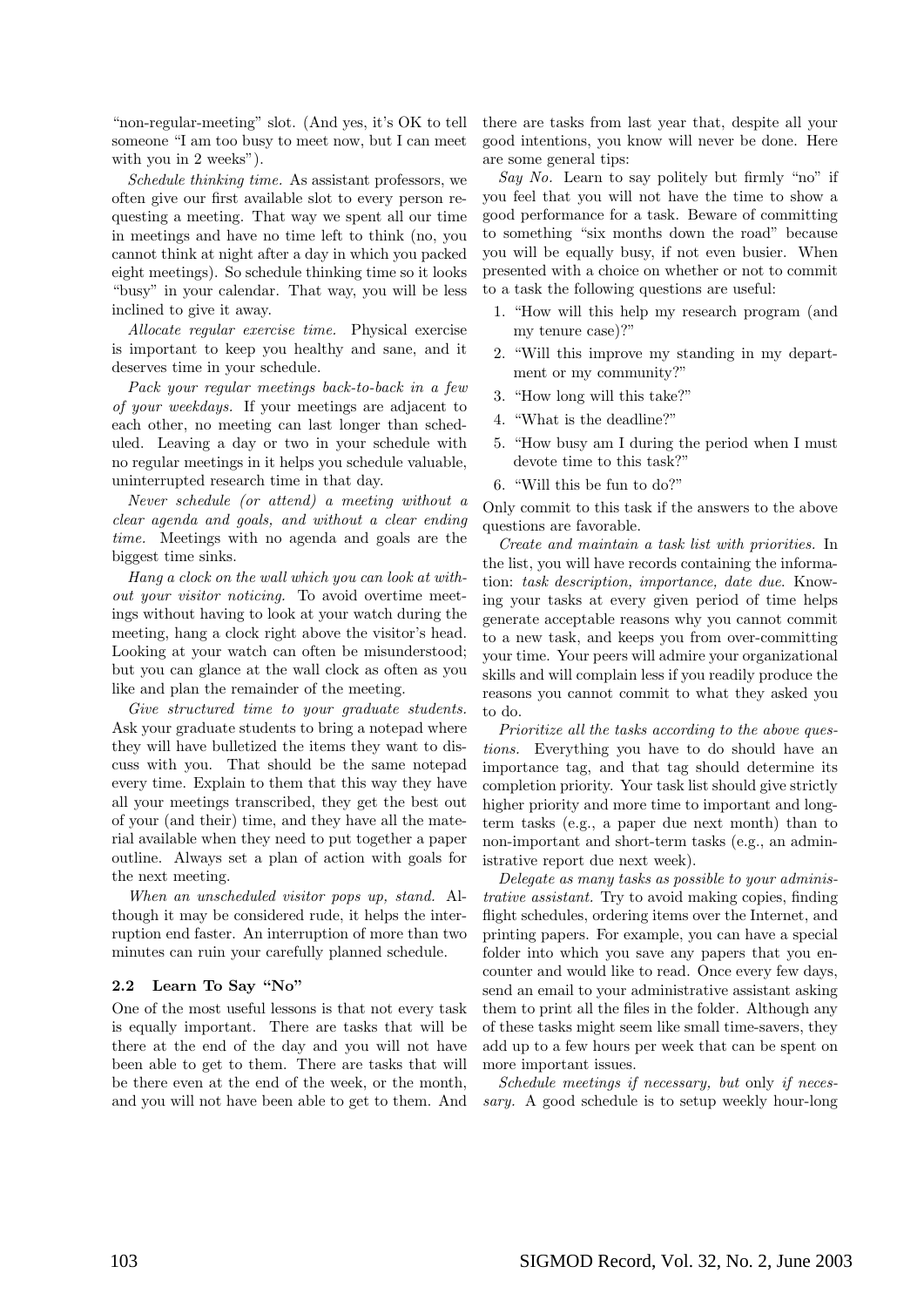meetings with graduate students and with colleagues or collaborating faculty. Another good policy is to have a fixed schedule for project meetings involving several people, and to have large chunks of time during the week to meet with graduate students, but on an on-demand schedule. This gives the flexibility to selectively focus on different topics over a few weeks, while still making steady progress on bigger projects.

### 2.3 E-mail

E-mail is the way others will destroy your perfectly managed calendar, unless you keep a firm hand over it. Here is some advice:

- Turn off the sound/popup "you've got mail" notification. Do it NOW.
- Read e-mail twice a day. Once in the morning, and once at the end of the day is good enough.
- Keep your inbox empty at all times. In other words, never leave in your inbox a message you have already read. A message you read should either be
	- deleted or transferred to the appropriate message folder.
	- answered and deleted or transferred to the appropriate message folder.
	- transformed into a task and transferred to the task list and/or the calendar.

That way, you will never keep a message you have read in your inbox. If you do not have time to answer or organize a message, you should not be reading e-mail in the first place! We found this guideline one of the most useful; an empty inbox is a huge stress reliever.

• Install a good spam and low-priority message filter, to reduce the filtering time needed for you to process your inbox.

# 3 Your Duties as a Faculty Member

Time is a great teacher, but unfortunately it kills all its pupils. — Hector Louis Berlioz.

#### 3.1 Writing Grant Proposals

Writing grant proposals can be one of the less pleasant aspects of faculty life. You have to have grants to support your group, to purchase equipment, and for travel. Writing a grant can take as much time as writing a full paper, and it is sometimes doubtful whether the money is worth all the time you invest. From our experience, writing grants can have several positive effects. First, it can help you to focus your research goals. Any grant proposal that you write requires you to think ahead about the types of problems

you would like to address. Second, it forces you to formulate your ideas in writing. Structured writing often helps to realize issues that you had not thought of when you just pondered about some idea.

One issue about writing grants is that you will be competing with the senior professors in your field — people who have an established research record and who tend to get much larger grants from funding agencies than you as a new assistant professor. The only approach that we know so far is to apply for a variety of smaller grants, to establish a good research record, and to hope that in a few years you will be considered one of the senior people in your field. There are several granting agencies that have smaller grant programs, primarily the NSF, but also agencies such as NASA, DOE, and ONR have special grant programs for new faculty. Another approach is to team up with a larger group of faculty in your department and to write a joint grant that benefits the whole group. No matter which approach you follow, planning which grant announcements you will respond to, and allocating time in advance for writing proposals is a great start for successful proposals.

#### 3.2 Professional Service

It seems that as a new faculty member, you have suddenly become very popular among a large group of people Members of editorial boards of journals will contact you to review papers for them, you will be invited to serve on program committees and proposal review panels, you will receive invitations to give talks, and you will be asked to serve on collegeor university-level committees. Juggling these tasks efficiently requires good scheduling, but even more good judgment to select the important tasks, filter unimportant tasks, and accept only those you have time to perform while maintaining high standards.

#### 3.2.1 Journal Reviews

Journal reviews are an important service to the community, and you should make sure that whenever you accept a review, you will finish it on time and devote some time to giving the authors good comments. Journal reviews have the fortunate(?) property that they are not immediately due, and thus it is easy to say yes since the review is only due in two months — creating a big backlog at some time in the future. Thus only accept journal reviews if you know that you do not have already several other reviews outstanding, and take your other duties (including upcoming events) into account. One approach that has worked for us is to start journal reviews right away: Give the paper to one of your students and schedule a meeting to discuss the paper within a couple of weeks. During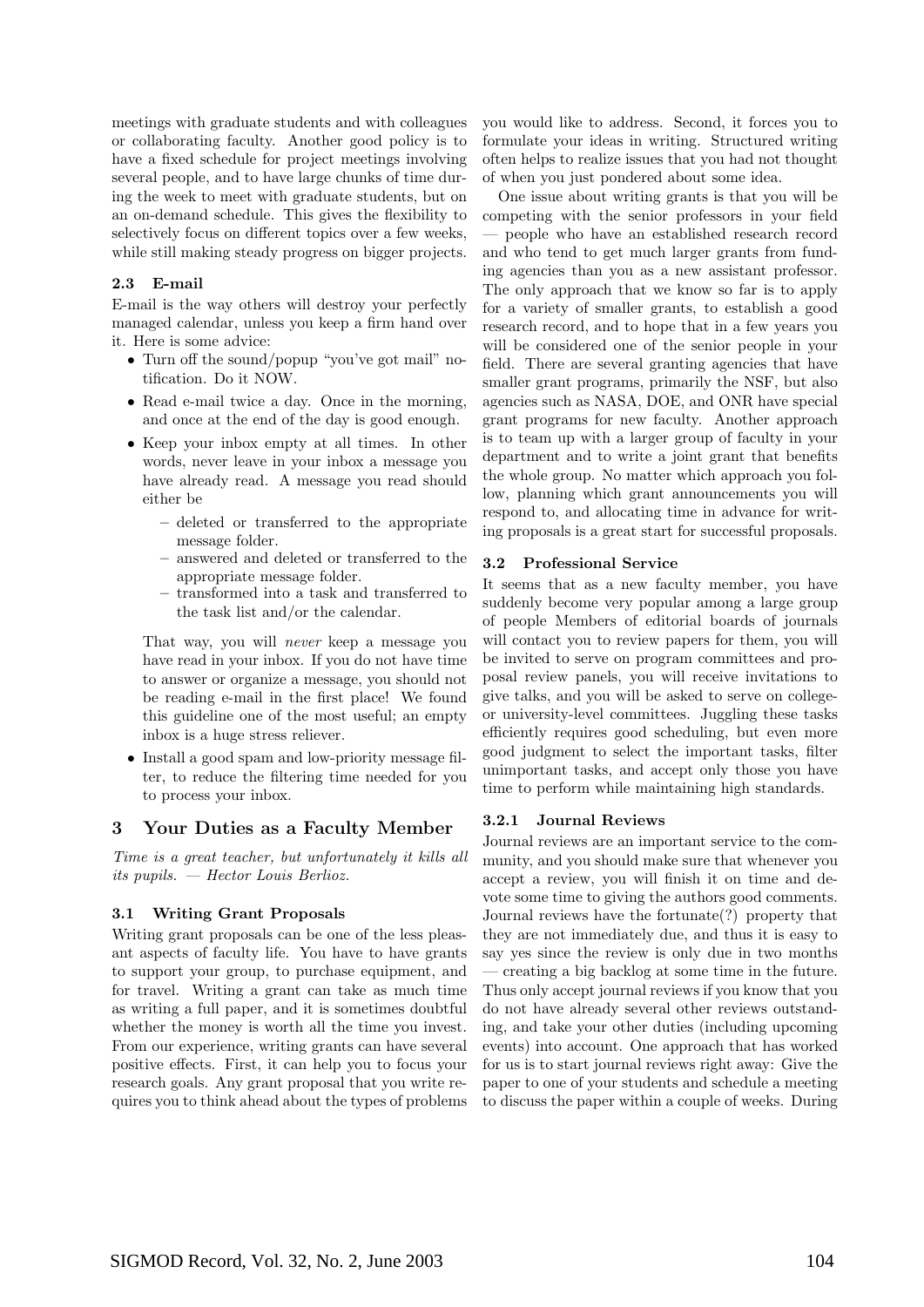this time you also read the paper carefully. Then in a meeting with the student, you discuss the review, and the student writes a first draft that you can then later revise. This way we teach our students how to write good reviews, and at the same time there is a deadline by when the review will be well underway.

## 3.2.2 Program Committees

It is important to accept program committee work. It significantly improves your level of exposure to the community, and it offers you a valuable overview of the current research in your area of interest. Often, however, invitations exceed your capacity. Although it is a true honor to be in a program committee, if you over-commit yourself you will not complete the task as well as you should, thereby hurting your image in the community. Therefore, accept only the committees you can indeed do a good job in, and do it. Important note: If you give papers to students to review, make sure to also review them yourself.

# 3.2.3 Proposal Review Panels

Proposal review panels (e.g., NSF review panels) are a good way to learn how to write a good grant proposal. As you evaluate your assigned proposals, you will notice what makes a good proposal and what reviewers are looking for. At the panel review, you have the opportunity to interact with your peers and listen to their point of view when evaluating the proposals. As in program committees, you should not underestimate the workload a review panel involves, and you should only accept if you know you will have enough time to do a high-standard evaluation.

## 3.3 University Service

Most new faculty members do not have to perform much university service in their first three to six years. Especially when you start out as a new faculty member you do not have much of an overview of the different connections between departments and colleges within your university, and committee work may seem quite arduous. After a few years though, you will have realized the importance of certain committees, and you might even play a role in shaping the development of a new area within your university.

There are always cases where it is clearly beneficial for you from the start to serve on a committee. One example is the departmental graduate student admissions committee which allows you to get a look at the students that apply to your department (although beware: The workload in the admissions committee is usually high.) Another example might be a recruiting committee of another department that is planning to hire a faculty member in your (broad) area of interest.

# 3.4 Teaching

It is very easy as a new faculty member to invest what seems like an infinite amount of time into teaching, as you will receive immediate reward. Students will like you, they will come to your office hours, you will get applause after class, and your classes will become popular and large. But recall that your job is based on a combination on teaching and research, and that without an outstanding research portfolio within six years it is very unlikely that you will get tenure. In fact, for most tenure-track positions, what counts is your research as long as your teaching is above a threshold.<sup>1</sup>

This does not mean that you should neglect teaching, but be careful that you do not invest too much time into it. Negotiate to teach a course that you have taught as a graduate student, or teach a course where you have been teaching assistant. Ask and receive as much material (slides, notes, exams, homeworks) from others who have taught the course before, use material from colleagues at other universities who have taught a similar course, or use a textbook that comes with plenty of teaching material.

# 3.4.1 Lectures

Try to keep the preparation for each lecture to a fixed number of hours. If you are preparing slides, this means literally that you limit the number of minutes that you spend on each slide. If you have taught the class before, print the slides out early and go over them before class. You will also need to schedule time before classes start for the semester to delegate homework and recitation-related tasks to the TAs (if applicable). If this is a new class: you will need two to three full weeks before the semester to set everything up, plus two to three hours per class during the week.

# 3.4.2 Office Hours and E-mail

Clearly differentiate between your graduate students and group members and other students who are taking one of your classes. Be available even on a very short notice for the former group, but develop a routine on how to maximize your efficiency of interaction with the latter.

Be available during one or two hours of office hours per week, and answer questions directly after class when students approach you. Strongly discourage students to show up randomly at other times as it may interrupt your day.

Batch answering emails from students to one big session once a day. Keep a policy about which

<sup>&</sup>lt;sup>1</sup>Note that this could be very different for faculty members at teaching colleges instead of research colleges.